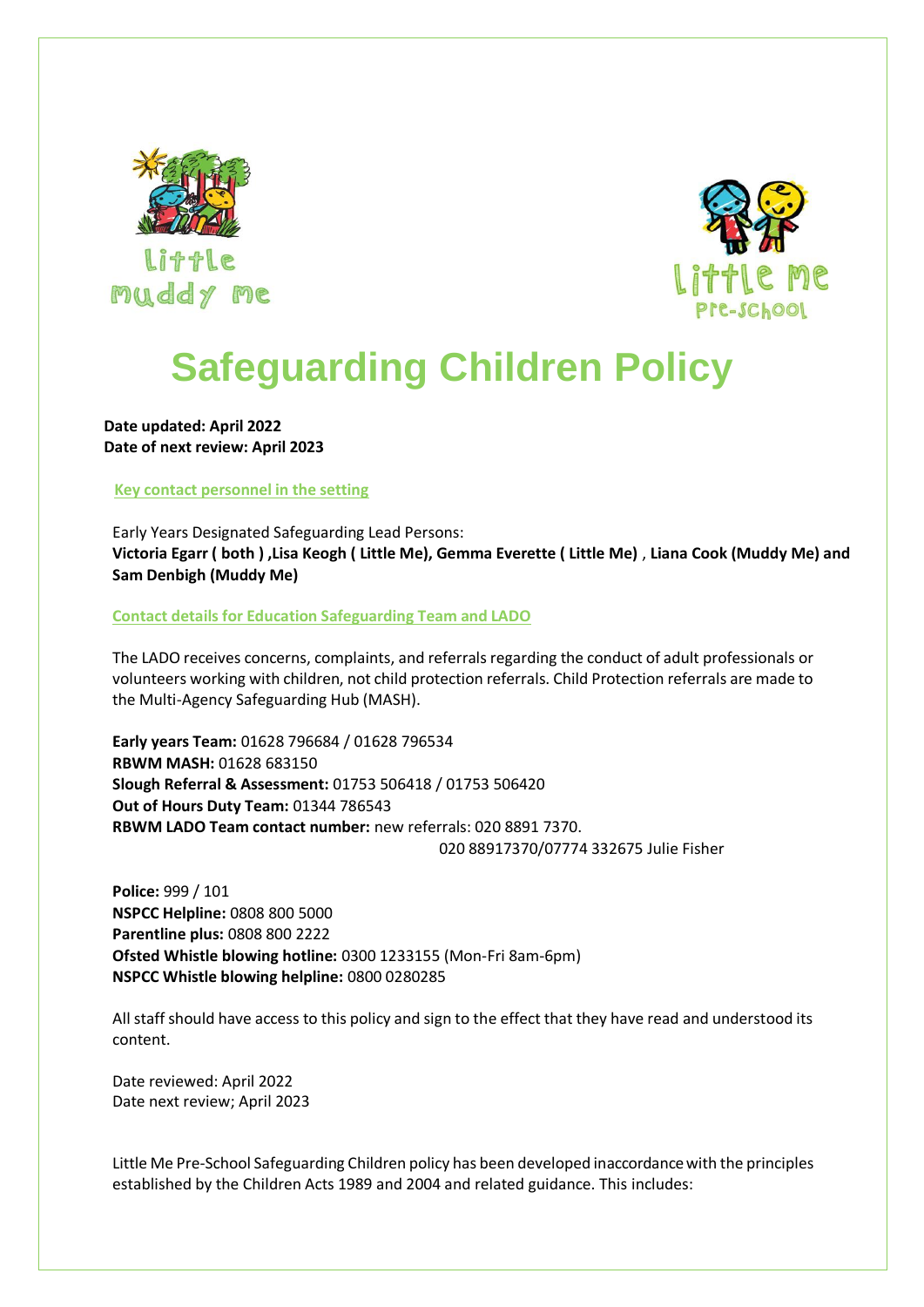- The Early Years Foundation Stage (2017)
- DfE guidance Keeping Children Safe in Education (2015)
- Working Together to Safeguard Children (2015)
- Framework for the Assessment of Children in Need and their Families (2000)
- What to do if you're worried a child is being abused (2015)
- Information sharing (2015)
- The Prevent duty (2015)
- Inspecting safeguarding in early years, education, and skills settings (2016)

# **Our aim**

*'Every child deserves the best possible start in life and the support that enables them to fulfil their potential. Children develop quickly in the early years and a child's experiences between birth and age five have a major impact on their future life chances. A secure, safe, and happy childhood is important in its own right*.'

(EYFS 2017 p5)

The Proprietor of Little Me Pre-School considers all those directly involved with our setting have an essential role to play in making it safe and secure. Our setting aims to create the safest environment within which every child can achieve their full potential and we take seriously our responsibility to promote the welfare and safeguard all the children and young people entrusted to our care.

As part of our aim of the setting we are committed to:

- Maintaining children's welfare as our paramount concern.
- Providing an environment in which children feel safe, secure, valued, and respected, confident to talk openly and sure of being listened to.
- Providing suitable support and guidance so that children have a range of appropriate adults who they feel confident to approach if they are in difficulties.
- Using learning at the setting to provide opportunities for increasing self-awareness, self-esteem assertiveness and decision-making. This is so that young children have a range of contacts and strategies to ensure their own protection and understand the importance of protecting others.
- Working with parents to build an understanding of the setting's responsibility to ensure the welfare of all children including the need for referral to other agencies in some situations.
- Ensuring all staff have regular training and can recognise the signs and symptoms of abuse and are aware of the setting's procedures and lines of communication.
- Monitoring children who have been identified as 'in need' including the need for protection, keeping confidential records which are stored securely and shared appropriately with other professionals.
- Developing effective and supportive liaison with other agencies.
- Provide a secure environment indoors and out.

# **Attend training / awareness courses**

We have successfully completed training related to child protection issues to ensure that we are able to recognise the symptoms of possible physical abuse, neglect, emotional abuse, and sexual abuse.

All staff have completed a full 12hr Paediatric and Forest School First Aid course.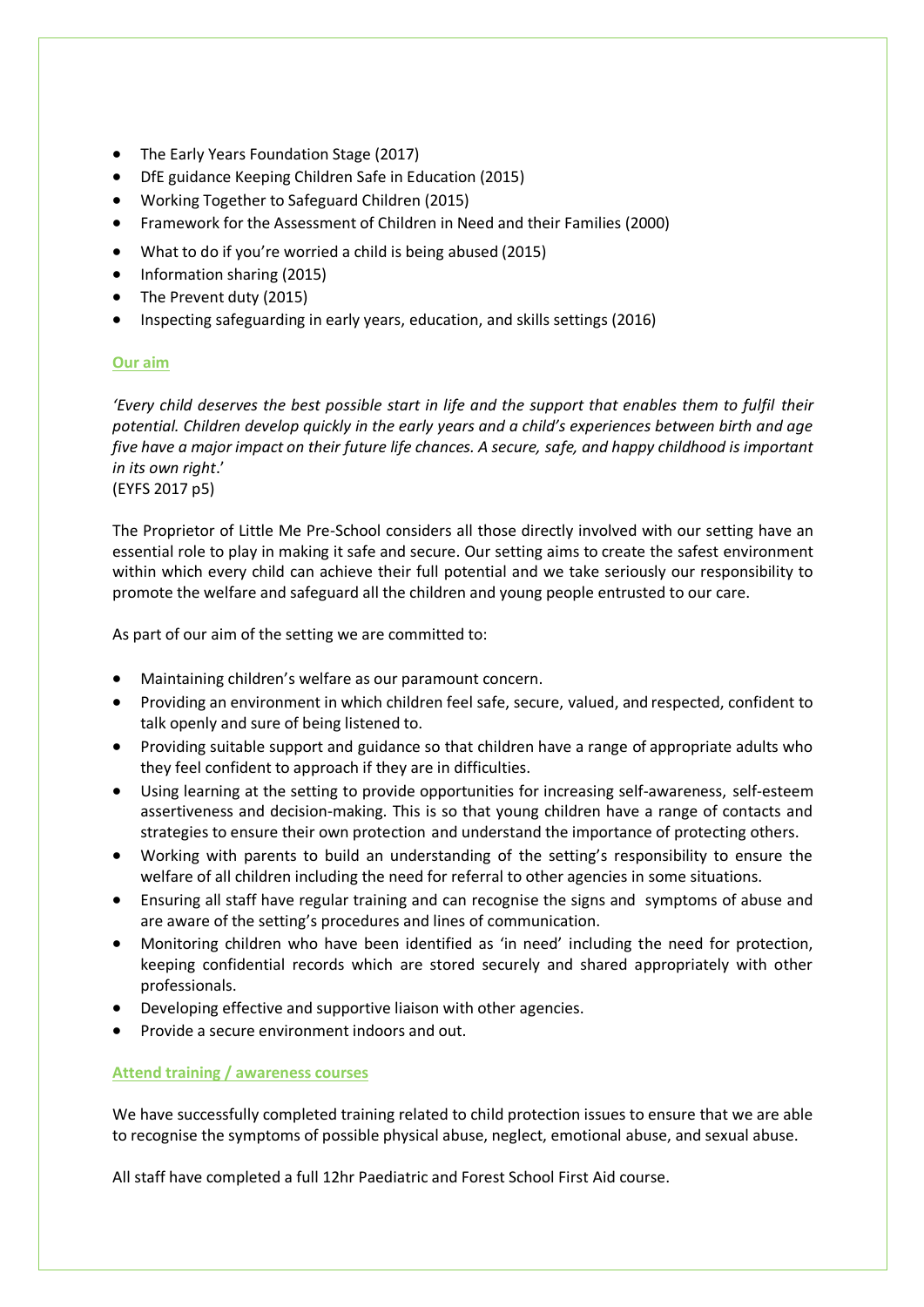All staff have attended Prevent training.

Victoria Egarr and Lisa Keogh have attended designated persons training and attend regular networking meetings to ensure our knowledge is up to date.

Safeguarding is on every staff meeting agenda every 6 weeks.

# **Prevent abuse by means of good practice**

Adults without DBS clearance will not be left alone with any child. Children will be encouraged to develop a sense of autonomy and independence through support in making choices and in finding names for their own feelings and acceptable ways to express them. This will enable children to have the self-confidence and the vocabulary to resist inappropriate approaches.

# **Respond appropriately to suspicions of abuse**

Changes in children's behaviour Deterioration in

children's general wellbeing.

Unexplained bruising, marks or signs of possible abuse or neglect. Children's comments which give cause for concern.

Any reasons to suspect neglect or abuse outside the setting, for example in the child's home; and/or inappropriate behaviour displayed by other members of staff, or any other person working with the children. For example, inappropriate sexual comments; excessive one-to-one attention beyond the requirements of their usual role and responsibilities; or inappropriate sharing of images.

Parents will normally be the first point of reference, though suspicions will also be referred as appropriate to the Social Services Department if needed.

All such suspicions and investigations will be kept confidential, shared only withthose who need to know.

**If** a complaint is made against a member of staff, it will be reported to Ofsted/LADO and that member **of staff will stop working until the appropriate investigations have been completed.**

# **Keeping records**

Whenever worrying changes are observed in a child's behaviour, physical condition or appearance, a specific and confidential record will be set up, quite separate from the usual on-going records of children's progress and development. The record, in addition to the name, address and age of the child, will include timed and dated observations describing objectively the child's behaviour and appearance, without comment or interpretation; where possible, the exact words spoken by the child; the name and signature of the recorder and the DSL**.**

# **Disclosure**

Disclosure is the process by which a child will let someone know that abuse is taking place. This may not happen all in one go and may be a slow process that takes place over a long period of time.

Children may disclose abuse in one or more of several different methods, each of which is likely to be very difficult for them and so when working with children, it is important to know how to support a child through what is likely to be a distressing time.

• Direct disclosure: this is a specific statement made by a child about the abuse that is happening to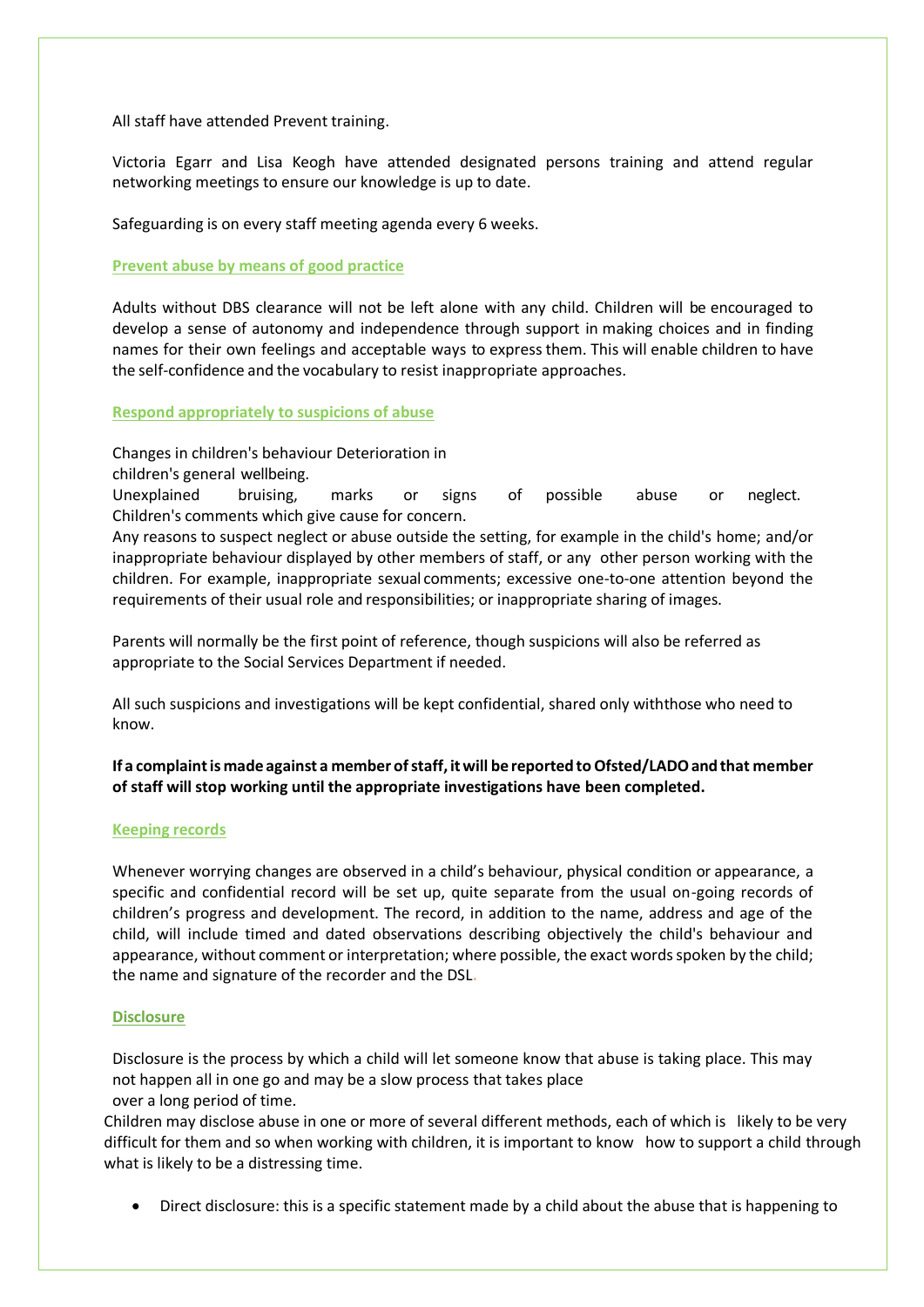them.

- Indirect disclosure: one or more ambiguous statements, which imply that something is wrong.
- Behavioural disclosure: deliberate or inadvertent behaviour that indicates that something is wrong.
- Non-verbal disclosure: writing letters, drawing pictures, or trying to communicate in any other way than verbal to let someone know that something is wrong.

Sometimes, a partial disclosure of abuse will take place, but this does not mean that it should be taken less seriously than a full disclosure.

# **Recording concerns and disclosures**

Details that are fundamental when recording concerns include:

- The child's name, age, and address (if known).
- Exactly what the child said in their own words.
- Any information that has been given about the alleged abuser.

If there is evidence of physical abuse on the child's body, a body map can be used to identify where this is and what colour the injuries are.

Details should also be given about the circumstances of the disclosure and whether anyone else was present at the time that the disclosure was made.

Information should be signed and dated and always written in pen so that none of it can be amended or removed later.

# **Confidentiality and information sharing**

We recognise that all matters relating to child protection are confidential. The EYDSLP will disclose any information about a child to other members of staff on a need-to-know basis.

All staff must be aware that they have a professional responsibility to share information with other agencies to safeguard children. All staff must be aware that they cannot promise a child to keep secrets which might compromise the child's safety or wellbeing. Further advice is available in the document Information Sharing advice for safeguarding practitioners (2015). 'Child Protection - Dealing with Disclosuresin Early Years Settings' provides advice on dealing with disclosures.

# **Supervision and support**

The proprietor of Little Me Pre-School recognises regular, planned, and accountable supervision, which is a two-way process, offers support and develops the knowledge, skills and values of an individual, group or team. We see its purpose is to monitor the progress of professional practice and to help staff to improve the quality of the work they do, thus improving outcomes for children as well as achieving agreed objectives. Supervision also provides an opportunity to discuss sensitive issues including the safeguarding of children and any concerns raised about an individual or colleague's practice.

All our staff and volunteers are expected to have regular and planned supervision sessions. Uninterrupted time will be set aside to ensure any supervision sessions effective for both practitioner and management. Further guidance on supervision can be found in the Early Years Supervision booklet.

# **Suitable people**

Little Me Pre-School is committed to ensuring all steps are taken to recruit staff and volunteers who are safe to work with our children and have their welfare and protection as the highest priority. It is the responsibility of the proprietor to ensure that effective systems are in place so that all staff and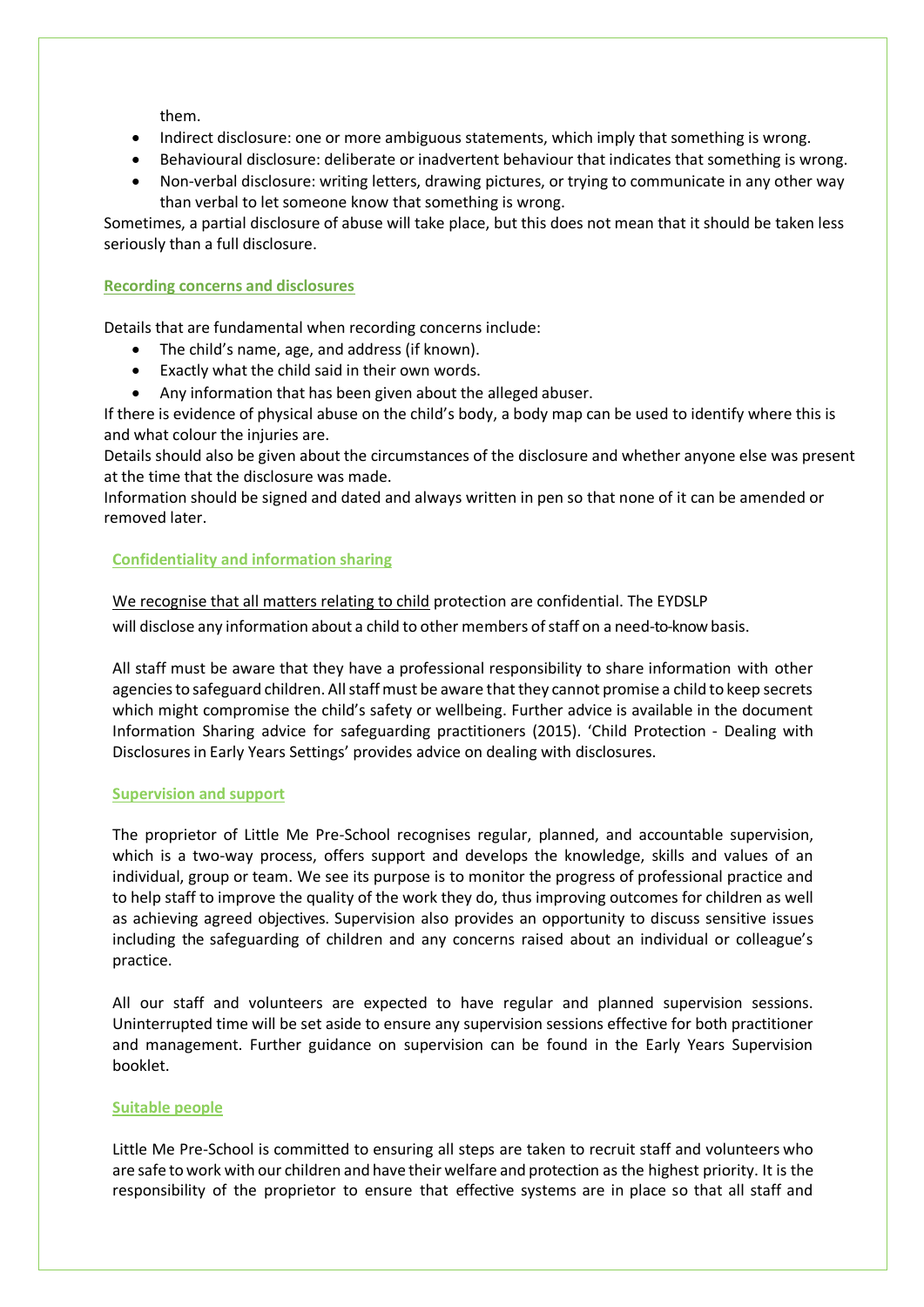volunteers are properly checked to make sure they are safe to work with the children who attend our setting.

We do not allow people, whose suitability has not been checked, including through a Disclosure and Barring Scheme (DBS) check, to have unsupervised contact with children being cared for. Which is updated every 3 years.

We advise all staff that they are expected to disclose any reason that may affect their suitability to work with children including convictions, cautions and warnings.

Additionally, we make all staff aware that they may also be disqualified because they live in the same household as another person who is disqualified.

#### **Liaise with other bodies**

We operate in accordance with Ofsted guidelines. Confidential records kept on children will be shared with the Social Services Department if we feel that adequate explanations for changes in the child's condition have not been provided.

If a report on a child is to be made to the authorities, the child's parents will be informed on the same day, immediately after the report is made.

We will inform Ofsted of any allegations of serious harm or abuse by any person living, working, or looking after children at the premises (whether the allegations relate to harm or abuse committed on the premises or elsewhere). We will also notify Ofsted of the action taken in respect of the allegations.

These notifications will be made as soon as is reasonably practicable, but at the latest within 14 days of the allegations being made.

#### **Support families**

The care and safety of the children must always be paramount. We shall take every step to build up trusting and supportive relationships with families. Where abuse at home is suspected, we shall continue to welcome the child and family while investigations proceed.

Confidential records kept on a child will be shared with the child's parents as appropriate.

#### **Alcohol and drugs**

To ensure that all staff within our setting are alert to any dangers and able to protect your child, we must not be under the influence of alcohol or any form of drugs (including some prescription medication).

Staff within the setting will not drink any alcohol during working hours or immediately before.

# **Use of cameras and photos**

We will seek your permission to allow a camera or other digital device to take and store photographs for record keeping or display purposes.

If using a camera or other digital device to take photographs of your child, the photographs will be used for observations, or from time-to-time advertising purposes, the photographs will then be removed from the devices.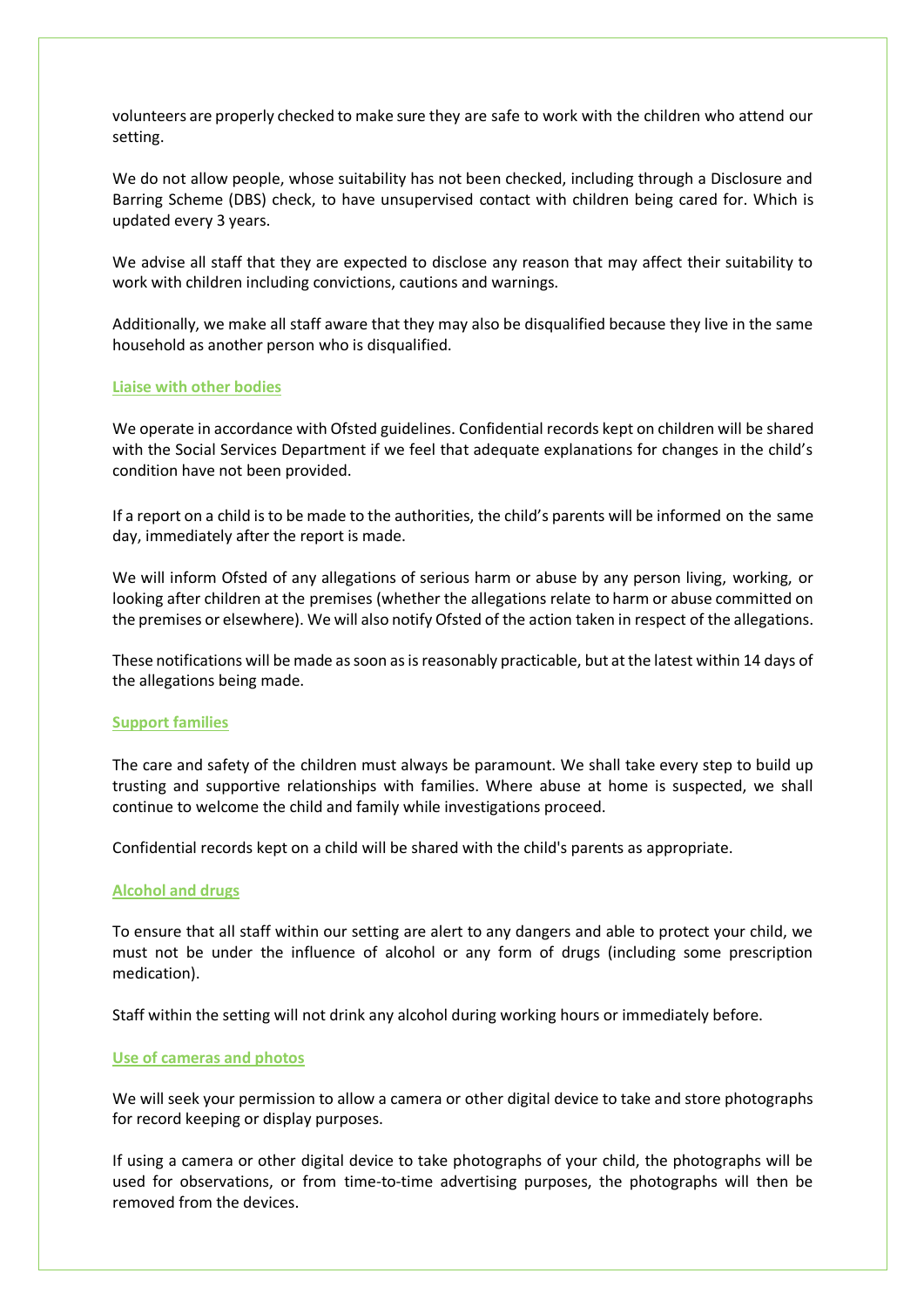All staff members' personal phones or cameras are to be kept locked away during working hours. We ask that no one visiting the setting use their phone or take any photos without prior permission. In circumstances where parents have been welcomed in for performances and photos taken these photos are not to be posted on social media.

We will not distribute or publish any images of your child without your consent. We will always be

able to justify to Ofsted the reason for taking the photographs. We will always ensure children are

appropriately dressed.

We are registered with the Information Commissioners Office - the Data Protection Act.

#### **Responsibilities**

#### **All staff**

The EYFS 2017 requires providers *'to take all necessary steps to keep children safe and well'*' and accordingly, everyone involved in the care of young children has a role to play in their protection. Any member of staff in Little Me Pre-School is part of the wider safeguarding system for children and is in a unique position to observe any changes in a child's behaviour or appearance.

All staff have a responsibility to identify children who may need extra help or who are suffering, or are likely to suffer, significant harm. All staff then have a duty of care to take appropriate action, working with other services as needed.

#### **The Early Years Designated Safeguarding Lead Persons**

The EYFS 2017 states; *'a practitioner must be designated to take lead responsibility for safeguarding children in every setting';* The proprietor of Little Me Pre-School, whose responsibility it is to ensure all legal requirements are met, has appointed an appropriately qualified and experienced Early Years Designated Safeguarding leadto fulfil this role in our setting. Additionally, they are committed to ensuring the Early Years Designated Safeguarding lead is properly supported in being able to carry out this role fully, including providing them with appropriate time and resources away from other job commitments.

The EYDSLP has overall responsibility for the day-to-day oversight of safeguarding and child protection systems in the setting. These responsibilities include:

- Liaising with other professionals in all agencies, including social services, police, and health colleagues
- Keeping appraised of any updates in policy and practice as agreed by RBWM Safeguarding Children Board (via the Education Safeguarding Team)
- Being a source of support, advice, and guidance to any other setting staff, both paid and voluntary. This is on an ongoing basis and on any specific safeguardingissue as required
- Co-ordinating child protection action within the setting, including making referrals as necessary and maintaining a confidential recording system
- Ensuring all staff, visitors and volunteers are aware of the setting policies and procedures and their responsibilities in relation to safeguarding children
- Ensuring all staff, both paid and voluntary, have received appropriate and up to date child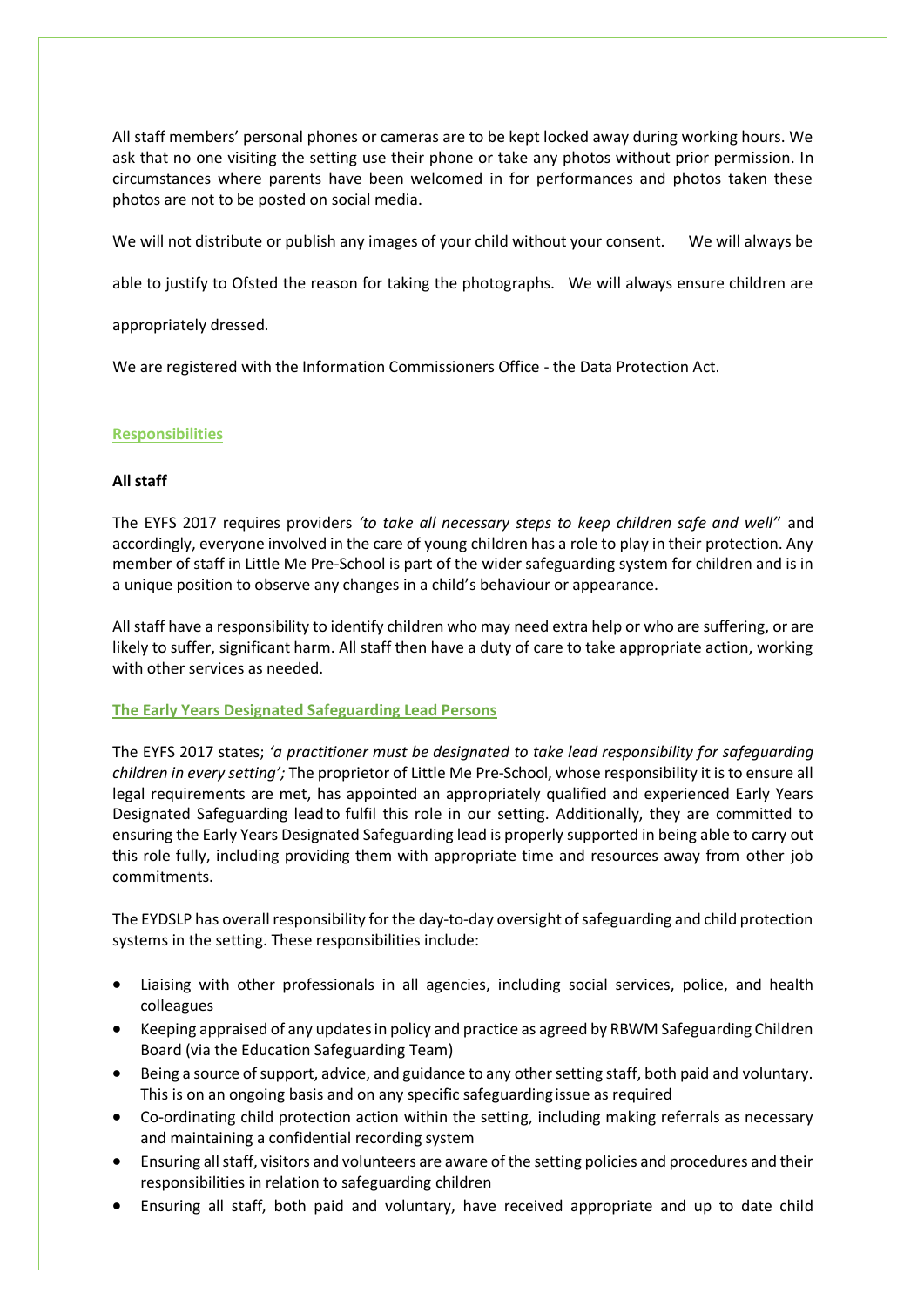protection training at least every 3 years

- Ensuring their training is kept up to date by attending appropriate designated person training every 2 years
- Representing or ensuring the setting is represented, by an appropriate senior member of staff, at inter-agency meetings in particular Strategy Discussions, Child Protection Conferences, and core groups
- Managing and monitoring the setting's part in child in need and child protection plans

# **The welfare and safety of children, however, are the responsibility of all staff in**

# **the setting and ANY concern for a child's welfare MUST be reported any of the Early Years Safeguarding Designated Lead Persons: Victoria Egarr, Lisa Keogh and Liana Cook**

On occasion, staff may pass information about a child to the Early Years Designated Safeguarding Lead Person but remain anxious about action subsequently taken. Staff should feel able to clarify with the Designated Safeguarding Lead Person, further progress, so that they can reassure themselves the child is safe, and their welfare is being considered. If following this process, the staff member remains concerned that appropriate action is not being taken, it is the responsibility of that staff member to seek further direct consultation from either a member of the Education Safeguards Team or the local Specialist Children's Services Team (numbers as above) who will be able to discuss the concern and advise on appropriate action to be taken.

# **Recognition and categories of abuse**

Working Together to Safeguard Children 2015 defines 'abuse' as *'a form of maltreatment of a child. Somebody may abuse or neglect a child by inflicting harm, or by failing to act to prevent harm."*

All staff should be aware of the definitions and signs and symptoms of abuse. There are four categories of abuse:

- Physical
- Neglect
- Emotional
- **Sexual**

The most up to date definitions and possible indicators and signs of abuse are found in Appendix 1 of Working Together to Safeguard Children document mentioned above. This also includes information on currents safeguarding priorities relating to female genital mutilation, child sexual exploitation and the Prevent strategy.

Staff should refer to what to do if you are worried a child is being abused which says:

"Staff need to remember that child welfare concerns may arise in many different contexts and can vary greatly in terms of their nature and seriousness. Children may be abused in a family or in an institutional or community setting, by those known to them or by a stranger, including, via the internet. In the case of female genital mutilation, children may be taken out of the country to be abused. They may be abused by an adult or adults, or another child or children. An abused child will often experience more than one type of abuse, as well as other difficulties in their lives. Abuse and neglect can happen over a period but can also be a one-off event. Child abuse and neglect can have major long-term impacts on all aspects of a child's health, development, and well-being.

"The warning signs and symptoms of child abuse and neglect can vary from child to child. Disabled children may be especially vulnerable to abuse, including because they may have an impaired capacity to resist or avoid abuse. They may have speech, language and communication needs which may make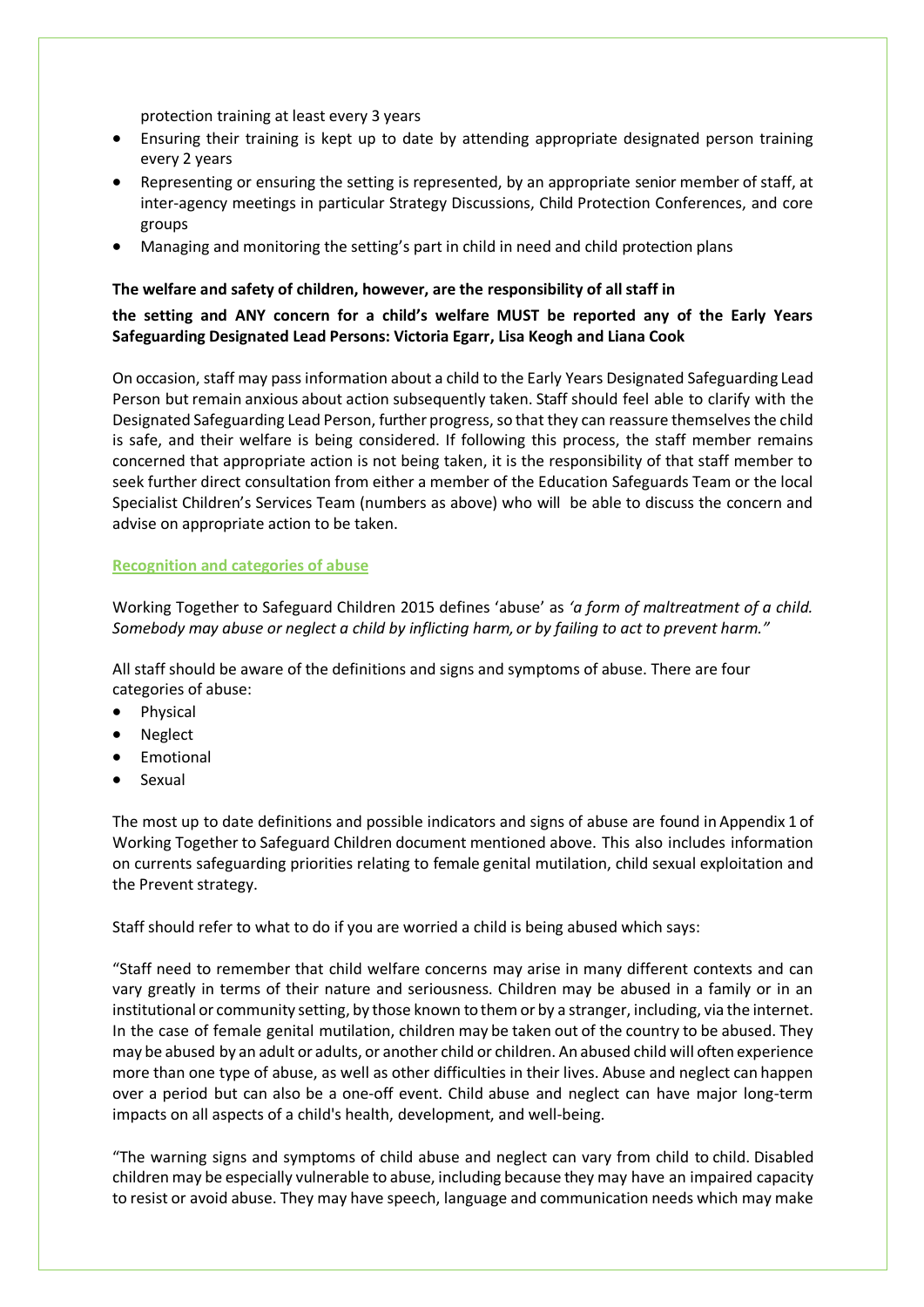it difficult to tell others what is happening. Children also develop and mature at different rates so what appears to be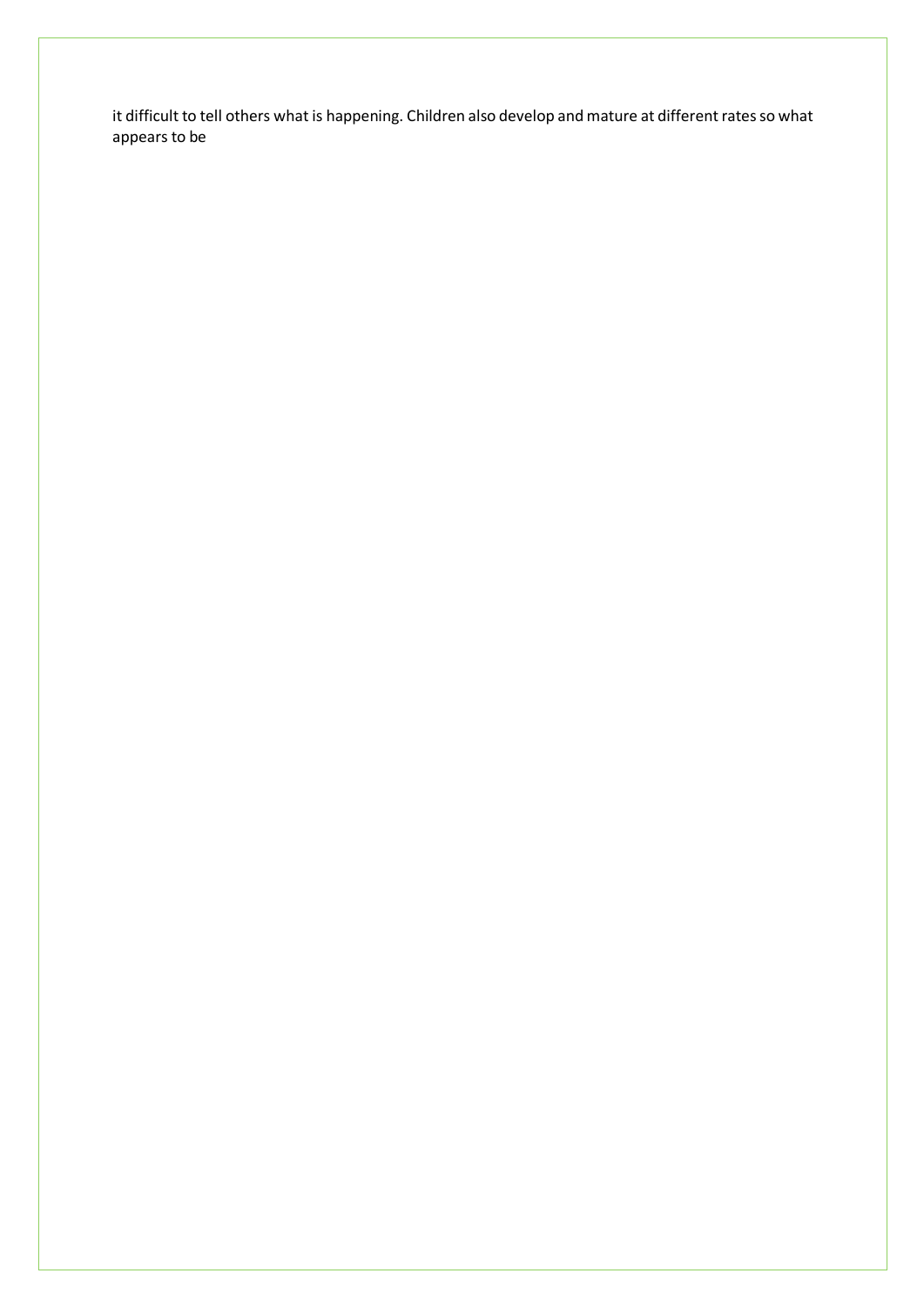worrying for a younger child might be normal behaviour for an older child. Parental behaviours may also indicate child abuse or neglect, so staff should also be alert to parent-child interactions which are concerning and other parental behaviours. This could include parents who are under the influence of drugs or alcohol or if there is a sudden change in their mental health. By understanding the warning signs, we can respond to problems as early as possible and provide the right support and services for the child and their family. It is important to recognise that a warning sign doesn't automatically mean a child is being abused."

# **Female Genital Mutilation (FGM)**

In accordance with the Genital Mutilation Act 2003 and the UN Convention on the Rights of the Child (Article 24, Health, and health services; Article 12, Respect for the views of the child; Article 19, Protection from all forms of violence; Article 6, Survival and development) female genital mutilation is illegal in the UK.

FGM is a form of child abuse and as a childcare practitioner it is our statutory duty to safeguard females under the age of 18 years who are at risk of FGM; We have completed training on Female Genital Mutilation: Recognising and Preventing FGM (V1.3) and are aware of:

- Recognising the signs of FGM and preventing FGM
- Understanding what FGM is and understanding the four types of FGM
- Key health risks and consequences of FGM how and when FGM is carried out
- How to identify who is at risk of FGM
- Our role in preventing FGM and supporting those who have undergone FGM

If we suspect or have any concerns that a child has suffered FGM or is at risk of undergoing FGM we will seek advice from the NSPCC FGM Helpline on 0800 028 3550. It is also our duty to report the issue to the Local Safeguarding Children's Board.

# **Contextual safeguarding**

Contextual Safeguarding helps focus on the fact that young people experience harm beyond their families and recognises that the different relationships that young people form in their neighbourhoods, schools and online can feature violence and abuse. Parents and care rs have little influence over these contexts, and young people's experiences of extra -familial abuse can undermine parent-child relationships.

*[All staff, but especially the designated safeguarding lead \(or deputy\) should be considering the](https://assets.publishing.service.gov.uk/government/uploads/system/uploads/attachment_data/file/707761/Keeping_Children_Safe_in_Education_-_September_2018.pdf)  [context within which such incidents and/or behaviours occur. This is known as contextual](https://assets.publishing.service.gov.uk/government/uploads/system/uploads/attachment_data/file/707761/Keeping_Children_Safe_in_Education_-_September_2018.pdf)  [safeguarding, which simply means assessments of children should consider whether wider](https://assets.publishing.service.gov.uk/government/uploads/system/uploads/attachment_data/file/707761/Keeping_Children_Safe_in_Education_-_September_2018.pdf)  [environmental factors are present in a child's life that are a threat to their safety and/or](https://assets.publishing.service.gov.uk/government/uploads/system/uploads/attachment_data/file/707761/Keeping_Children_Safe_in_Education_-_September_2018.pdf)  [welfare.](https://assets.publishing.service.gov.uk/government/uploads/system/uploads/attachment_data/file/707761/Keeping_Children_Safe_in_Education_-_September_2018.pdf)*

#### **Upskirting**

**'Upskirting' is a form of sexual harassment and since April 2019 has been listed a criminal offence.**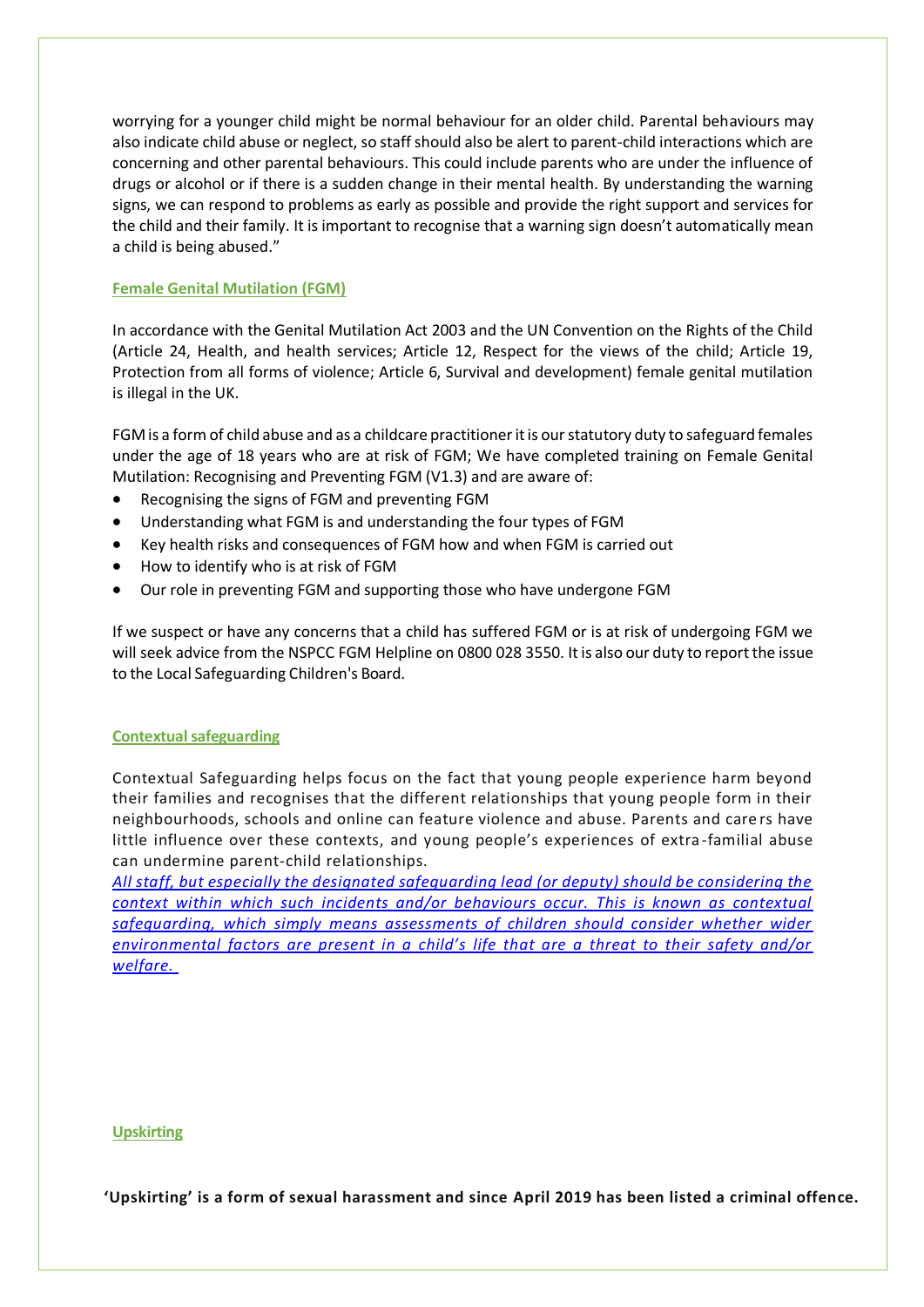Upskirting normally involves taking a picture under a person's clothing without them knowing with the intention of viewing their genitals or buttocks to obtain sexual gratification, or to cause upset to the victim. Upskirting often occurs in a public crowded place, making it hard for the victim to know that a photograph is being taken, victims are often distressed and feel humiliated.

#### **Country Lines**

County lines is a form of criminal exploitation of children and vulnerable adults: county lines (2018) Child Criminal Exploitation is common in county lines and occurs where an individual or group takes advantage of an imbalance of power to coerce, control, manipulate or deceive a child or young person under the age of 18. The victim may have been criminally exploited even if the activity appears consensual. Child Criminal Exploitation does not always involve physical contact; it can also occur using technology.

Criminal exploitation of children is broader than just county lines and includes for instance children forced to work on cannabis farms or to commit theft.

#### **Prevent Duty**

As part of our role as Early Years Practitioners, we have a duty to keep all staff up to date with all legislation involved with Safeguarding the children in the pre-school.

Most recent documentation includes the new Prevent Duty Guidance which childcare providers must comply with as of July 2015. The document can be found here: https:/[/www.gov.uk/government/publications/prevent-duty-guidance](http://www.gov.uk/government/publications/prevent-duty-guidance)

Please note: the relevant documentation is the second one on the list titled 'Prevent Duty Guidance for England and Wales'.

The Counter Terrorism and Security Act places a duty on Early Years setting to "have due regard to the need to prevent people from being drawn into terrorism".

The new documentation will be used and referred to alongside other safeguarding documents such as "Working Together to Safeguard Children" and information referring to British Values.

**Peer on peer abuse**